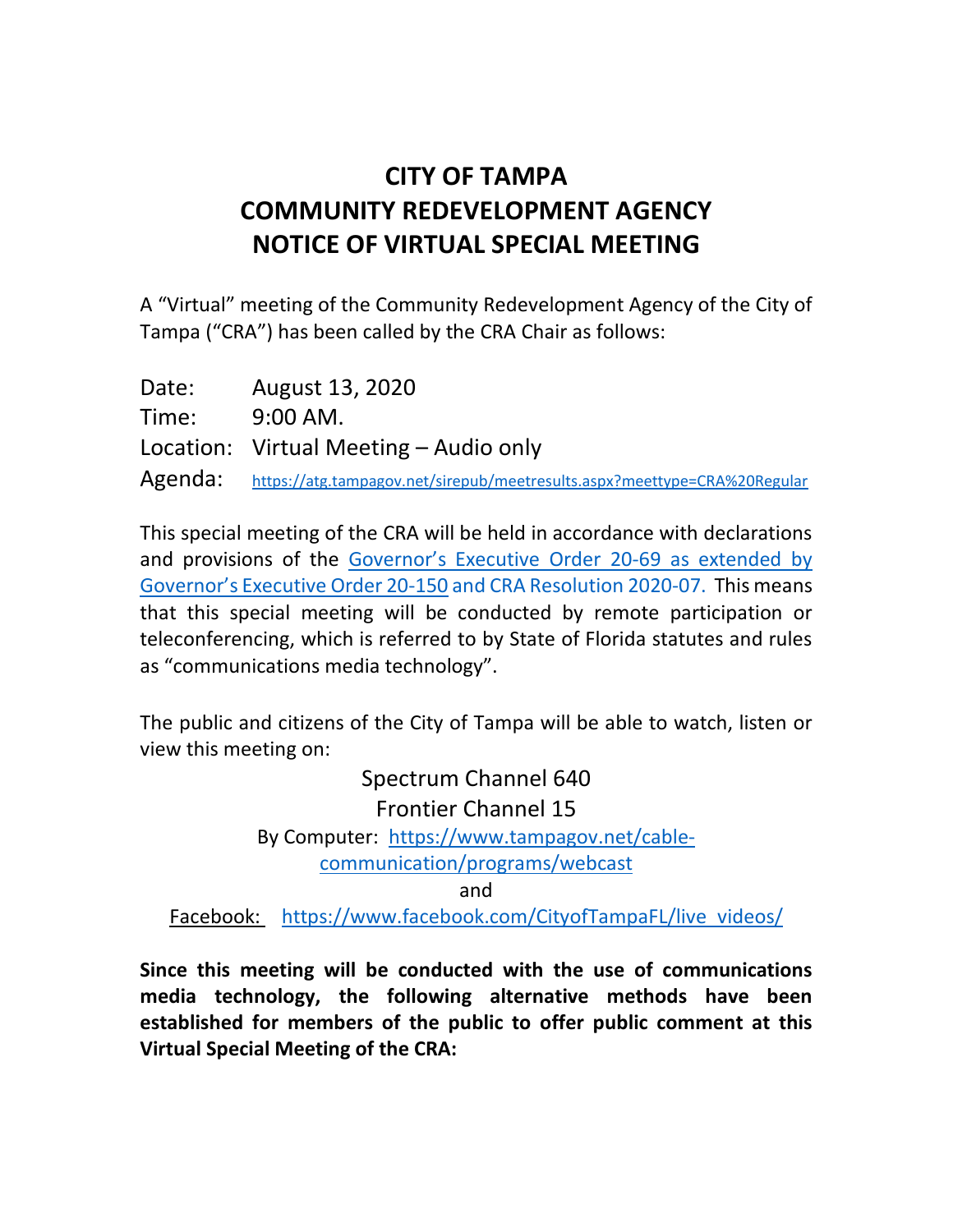**1. You can send your public comments by mail to:**

**City of Tampa City Clerk, 315 East Kennedy Blvd., 3rd Floor Tampa, Florida 33602**

- **2. You can provide your comments via the internet or web:**  [https://www.tampagov.net/city-council-meeting-public](https://www.tampagov.net/city-council-meeting-public-comment-form)[comment-form](https://www.tampagov.net/city-council-meeting-public-comment-form)**;**
- **3. You can leave a voicemail message with your comments by calling (813) [274-8877](tel://813-274-8877/) (please follow the prompts when you call); or**
- **4. You can speak remotely during public comment by completing the form at** [https://www.tampagov.net/city-council-meeting](https://www.tampagov.net/city-council-meeting-public-comment-form)[public-comment-form](https://www.tampagov.net/city-council-meeting-public-comment-form) **AND stating on the form provided that you wish to speak live during the public comment period.** You will be contacted by the CRA Secretary's office with additional instructions on how to speak remotely at the meeting.

All written and voicemail comments must be received no later than 12:00 PM Wednesday, August 12, 2020. Registration for public comment by speaking remotely should also be completed by 12:00 PM, Wednesday, August 12, 2020. Written comments may not exceed 400-words, and voicemail comments may not exceed 3-minutes in length. Voicemail comments will be played during the public comment section of the CRA meeting and become part of the permanent record of the meeting. Written comments received by mail or email will be distributed to the CRA Board, and will also be included in the permanent record of the meeting. All public comments timely received by mail, email or voicemail will be afforded equal consideration as if the public comments were made in person.

## **Persons in need of assistance or having questions regarding any of these means of public participation should call the Office of the CRA Secretary and City Clerk (813) 274-8397.**

Should any person desire to appeal any decision of the CRA with respect to any matter to be considered at this meeting, that person shall ensure that a verbatim record of the proceeding is made including all testimony and evidence upon which any appeal may be based [\(F.S. 286.0105\)](http://www.leg.state.fl.us/Statutes/index.cfm?App_mode=Display_Statute&URL=0200-0299/0286/Sections/0286.0105.html)